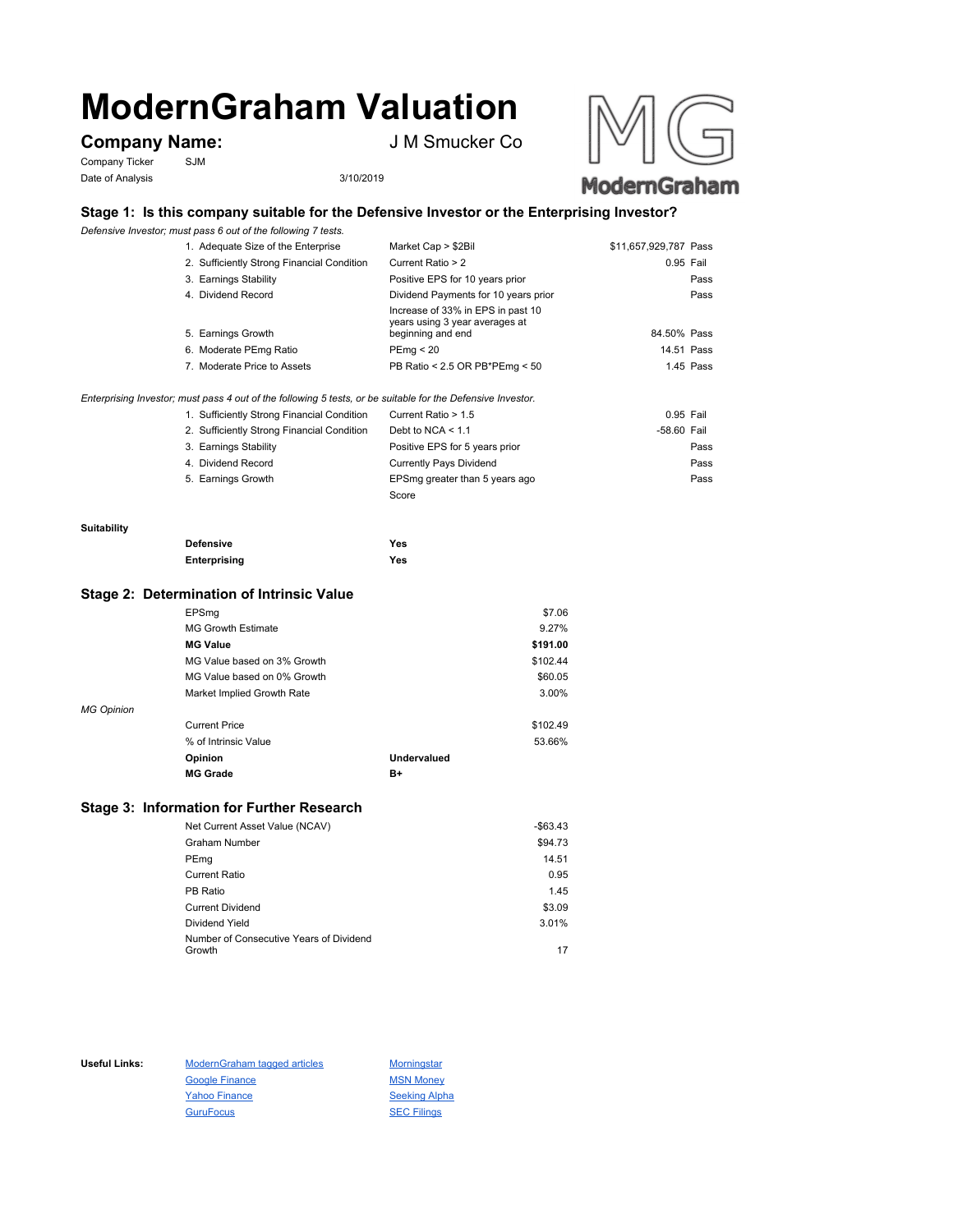| <b>EPS History</b> |         | <b>EPSmg History</b>                 |                  |
|--------------------|---------|--------------------------------------|------------------|
| Next Fiscal Year   |         |                                      |                  |
| Estimate           |         | \$5.74 Next Fiscal Year Estimate     | \$7.06           |
| Apr2018            | \$11.78 | Apr2018                              | \$7.24           |
| Apr2017            | \$5.10  | Apr2017                              | \$4.96           |
| Apr2016            | \$5.76  | Apr2016                              | \$4.83           |
| Apr2015            | \$3.33  | Apr2015                              | \$4.37           |
| Apr2014            | \$5.42  | Apr2014                              | \$4.77           |
| Apr2013            | \$5.00  | Apr2013                              | \$4.32           |
| Apr2012            | \$4.06  | Apr2012                              | \$3.88           |
| Apr2011            | \$4.05  | Apr2011                              | \$3.66           |
| Apr2010            | \$4.15  | Apr2010                              | \$3.34           |
| Apr2009            | \$3.11  | Apr2009                              | \$2.86           |
| Apr2008            | \$3.00  | Apr2008                              | \$2.67           |
| Apr2007            | \$2.76  | Apr2007                              | \$2.45           |
| Apr2006            | \$2.45  | Apr2006                              | \$2.22           |
| Apr2005            | \$2.24  | Apr2005                              | \$2.00           |
| Apr2004            | \$2.24  | Apr2004                              | \$1.76           |
| Apr2003            | \$2.02  | Apr2003                              | \$1.46           |
| Apr2002            |         | \$1.31 Balance Sheet Information     | 1/1/2019         |
| Apr2001            |         | \$1.12 Total Current Assets          | \$1,726,200,000  |
| Apr2000            |         | \$0.97 Total Current Liabilities     | \$1,816,400,000  |
| Apr1999            |         | \$1.31 Long-Term Debt                | \$5,285,800,000  |
|                    |         | <b>Total Assets</b>                  | \$16,927,600,000 |
|                    |         | Intangible Assets                    | \$13,197,900,000 |
|                    |         | <b>Total Liabilities</b>             | \$8,906,000,000  |
|                    |         | Charge Outetanding (Diluted Average) | 113 200 000      |